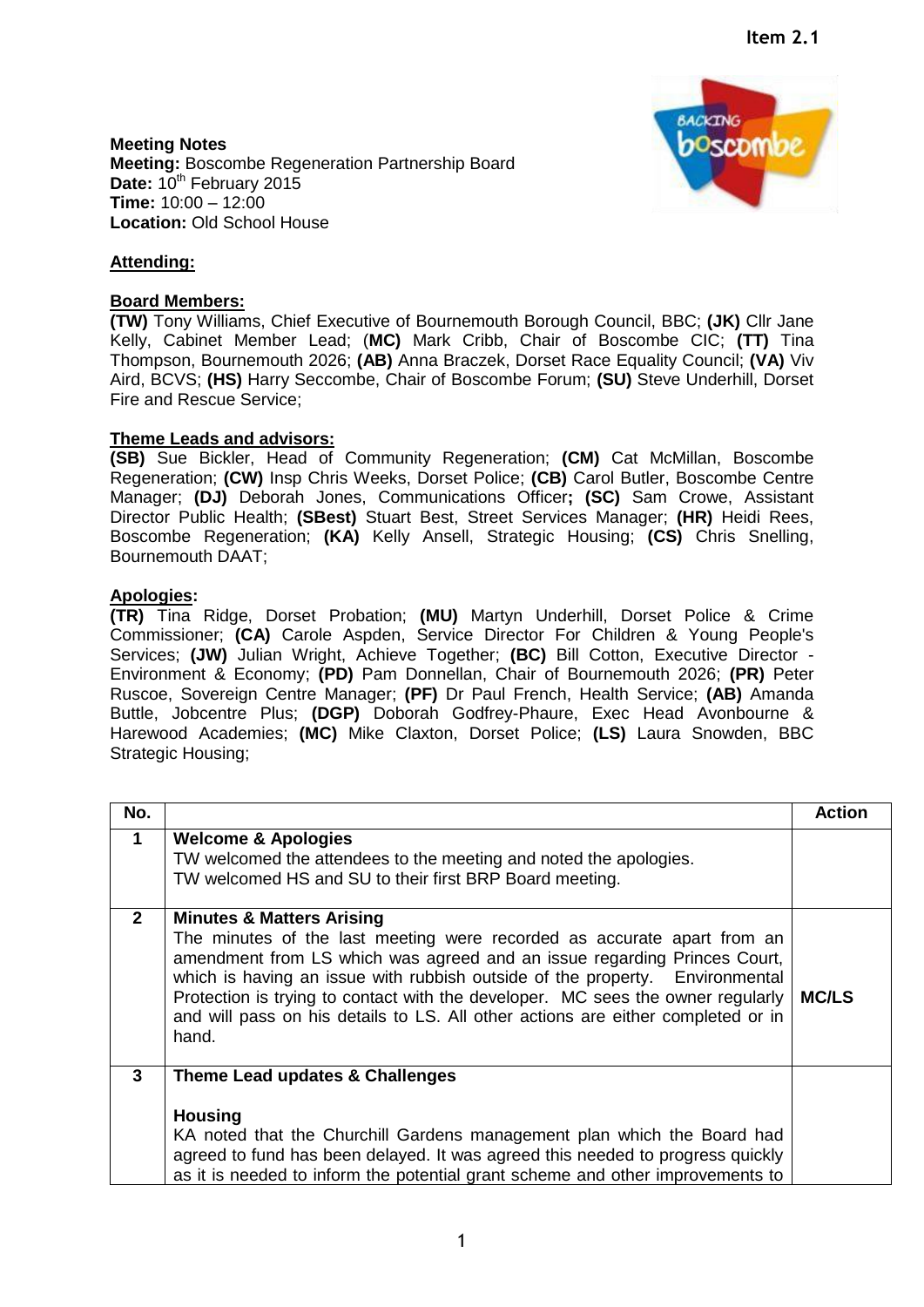| the square. KA will speak with BC in order to move this forward.<br>There was a presentation by KA and CW regarding Operation Galaxy and the<br>emerging task force and analyst posts. 152 multi agency inspections have taken<br>place to date. This is proving to be successful and will continue with a dedicated<br>team.                                                                                                                                                                                                                                                                                                                                                                                                              | KA         |
|--------------------------------------------------------------------------------------------------------------------------------------------------------------------------------------------------------------------------------------------------------------------------------------------------------------------------------------------------------------------------------------------------------------------------------------------------------------------------------------------------------------------------------------------------------------------------------------------------------------------------------------------------------------------------------------------------------------------------------------------|------------|
| KA thanked CJK for her support with securing future funding for Operation<br>Galaxy. SU explained to the Board that their fire officer who was working with<br>Operation Galaxy is retiring and due to capacity issues suggested that the<br>officers working on Operation Galaxy have some training in how to spot potential<br>fire risks. If potential risks are spotted, they can then be reported to the fire<br>brigade for further investigation. KA agreed.                                                                                                                                                                                                                                                                        | KA         |
| It was noted that DJ will work on communications to highlight the work being<br>done on Operation Galaxy.                                                                                                                                                                                                                                                                                                                                                                                                                                                                                                                                                                                                                                  | <b>DJ</b>  |
| It was noted that Bournemouth 2026 Trust are currently looking for land to<br>undertake another Community Land Trust scheme. If anyone can identify<br>potential land, pass the details on to Bournemouth 2026 Trust                                                                                                                                                                                                                                                                                                                                                                                                                                                                                                                       | <b>ALL</b> |
| <b>Employment and Enterprise</b><br>SB noted that the funding for Outset Bournemouth is due to end. Although there<br>is the potential to bid for further funding from Europe through the LEP there will<br>be a shortfall of £40k per month until funding is secured. There is a plan in place<br>to cover this in the immediate future but not for the longer term if ERDF funding<br>is not secured. SB asked if anyone had any leads that she could approach for<br>funding then to contact her.<br>SB explained to the group that work will take place in the near future to discuss<br>longer term strategies for the Old School House and Outset Bournemouth. It<br>was also noted that the two projects have been very successful. | <b>ALL</b> |
| <b>Education and Attainment</b><br>SB updated the Board. Following consultation, this theme will be broadened and<br>not just focused on Education but focussed on young people and other aspects<br>of their lives, not just early education.<br>SB told the Board that the Executive Head from Avonbourne and Harewood<br>Academies, Deborah Godfrey-Phaure, has requested to be invited to these<br>board meetings. The Board fully supported this and looked forward to welcoming<br>her to a future meeting.                                                                                                                                                                                                                          |            |
| <b>Crime</b><br>CW highlighted the latest crime statistics. Overall crime in Boscombe is down by<br>6%. CW provided an update on Operation Furlong, which focuses on on-street<br>drug dealing.                                                                                                                                                                                                                                                                                                                                                                                                                                                                                                                                            |            |
| <b>Environment</b><br>SBest updated the Board on the proposed improvements to the bus station in<br>Boscombe. It was noted that coach operators should be encouraged to use the<br>bus station as a drop off / pick up point. The public toilets in the bus station will<br>also be improved with better lighting and improvements to make them less<br>secluded in order to try and deter criminal activity.<br>The shared space scheme is going well and there has been a lot of positive<br>feedback regarding these improvements. HS noted that there has been a lack of                                                                                                                                                               |            |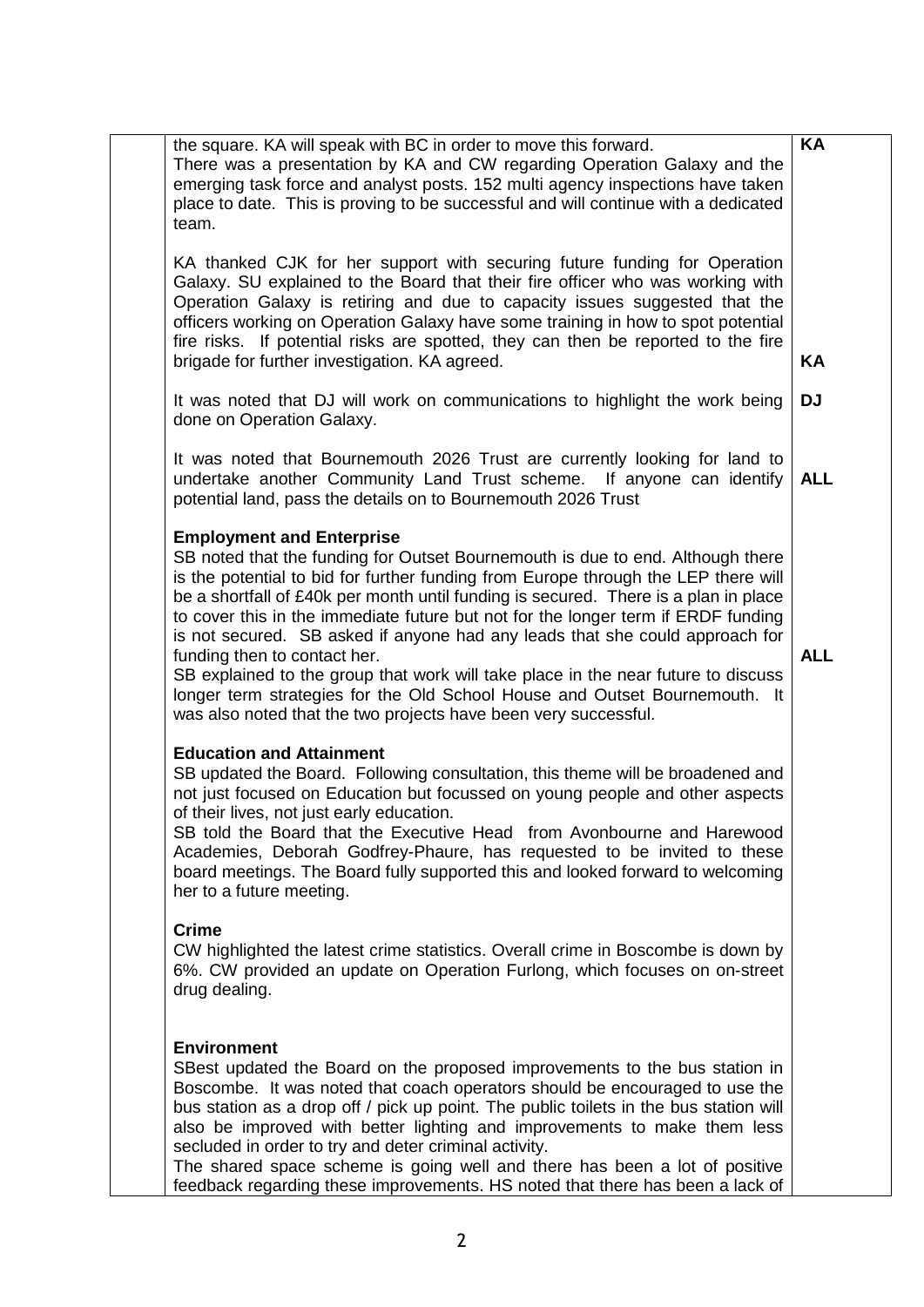| 4<br><b>Boscombe Commitment</b><br>The first Boscombe Commitment document ran from 2012 – 2015. The new and<br>refreshed Boscombe Commitment will run from 2015 - 2020. There is public<br>consultation regarding this new commitment throughout February, in order to<br>find out from local residents how they think the regeneration is progressing.<br>Hopefully this document will be approved at Cabinet in April 2015.<br>This document will cover the following issues:<br>The Boscombe Vision (this has not changed)<br>$\bullet$<br>Reminder of the challenges Boscombe is facing<br>٠<br>Summary of what has been achieved so far<br>$\bullet$<br>Future plans for the partnership $-$ this will be building on what we have<br>$\bullet$<br>already done along with some new plans<br>Plans for individual themes<br>٠<br>What are the main indicators for what we will be judged on | will look into this. The work has slowed down with the cold weather but should<br>be picking up again very soon. The scheme is due to be completed in April<br>2015.<br>There will be a new multi games court in Churchill Gardens to replace the one<br>that is currently there. This will be similar to the ones that are in Boscombe<br>Chine Gardens.<br>Improvements have been made to the Hawkward Road car park. New fences<br>have been installed, bushes cut back and drainage cleared.<br><b>Health</b><br>SC reported that Health have had their best quarter to date regarding Health<br>Checks. 6 practices in the Boscombe and Springbourne area are now providing<br>the checks.<br>SC informed the Board that Public Health Dorset has signed a contract with<br>Optum to deliver a new health improvement service for all Dorset residents, due<br>to start 1 April 2015. They will offer all residents support with stopping smoking,<br>taking more exercise, achieving a healthy weight and reducing alcohol<br>consumption. The new service has been incentivised to work particularly in<br>priority neighbourhoods like Boscombe.<br>The Health and Wellbeing board have approved the use of some public health<br>savings. Some of this funding will be used to regenerate the play area at Kings<br>Park. £30k has also been allocated to the Boscombe Health theme group.<br>SB noted that there is still funding left for Warmer Homes in Boscombe. There<br>was a discussion about promoting the Warmer Homes scheme to Boscombe<br>residents. KA will look to promote this as the Landlords conference.<br>It was agreed that SB will write to Phil Richardson who is coordinating for the<br>CCG about presenting to the Partnership at the next BRP Board meeting.<br>SC will present some data at the next meeting and there will be a general focus<br>on Health. CM will also give an SAA update at the next meeting. This will be<br>added to the agenda. | KA<br><b>SB</b><br><b>SC/HR</b> |
|--------------------------------------------------------------------------------------------------------------------------------------------------------------------------------------------------------------------------------------------------------------------------------------------------------------------------------------------------------------------------------------------------------------------------------------------------------------------------------------------------------------------------------------------------------------------------------------------------------------------------------------------------------------------------------------------------------------------------------------------------------------------------------------------------------------------------------------------------------------------------------------------------|----------------------------------------------------------------------------------------------------------------------------------------------------------------------------------------------------------------------------------------------------------------------------------------------------------------------------------------------------------------------------------------------------------------------------------------------------------------------------------------------------------------------------------------------------------------------------------------------------------------------------------------------------------------------------------------------------------------------------------------------------------------------------------------------------------------------------------------------------------------------------------------------------------------------------------------------------------------------------------------------------------------------------------------------------------------------------------------------------------------------------------------------------------------------------------------------------------------------------------------------------------------------------------------------------------------------------------------------------------------------------------------------------------------------------------------------------------------------------------------------------------------------------------------------------------------------------------------------------------------------------------------------------------------------------------------------------------------------------------------------------------------------------------------------------------------------------------------------------------------------------------------------------------------------------------------------------------------------------------------------|---------------------------------|
| <b>6 Underpinning approaches:</b><br>Improving the reputation of Boscombe                                                                                                                                                                                                                                                                                                                                                                                                                                                                                                                                                                                                                                                                                                                                                                                                                        |                                                                                                                                                                                                                                                                                                                                                                                                                                                                                                                                                                                                                                                                                                                                                                                                                                                                                                                                                                                                                                                                                                                                                                                                                                                                                                                                                                                                                                                                                                                                                                                                                                                                                                                                                                                                                                                                                                                                                                                              |                                 |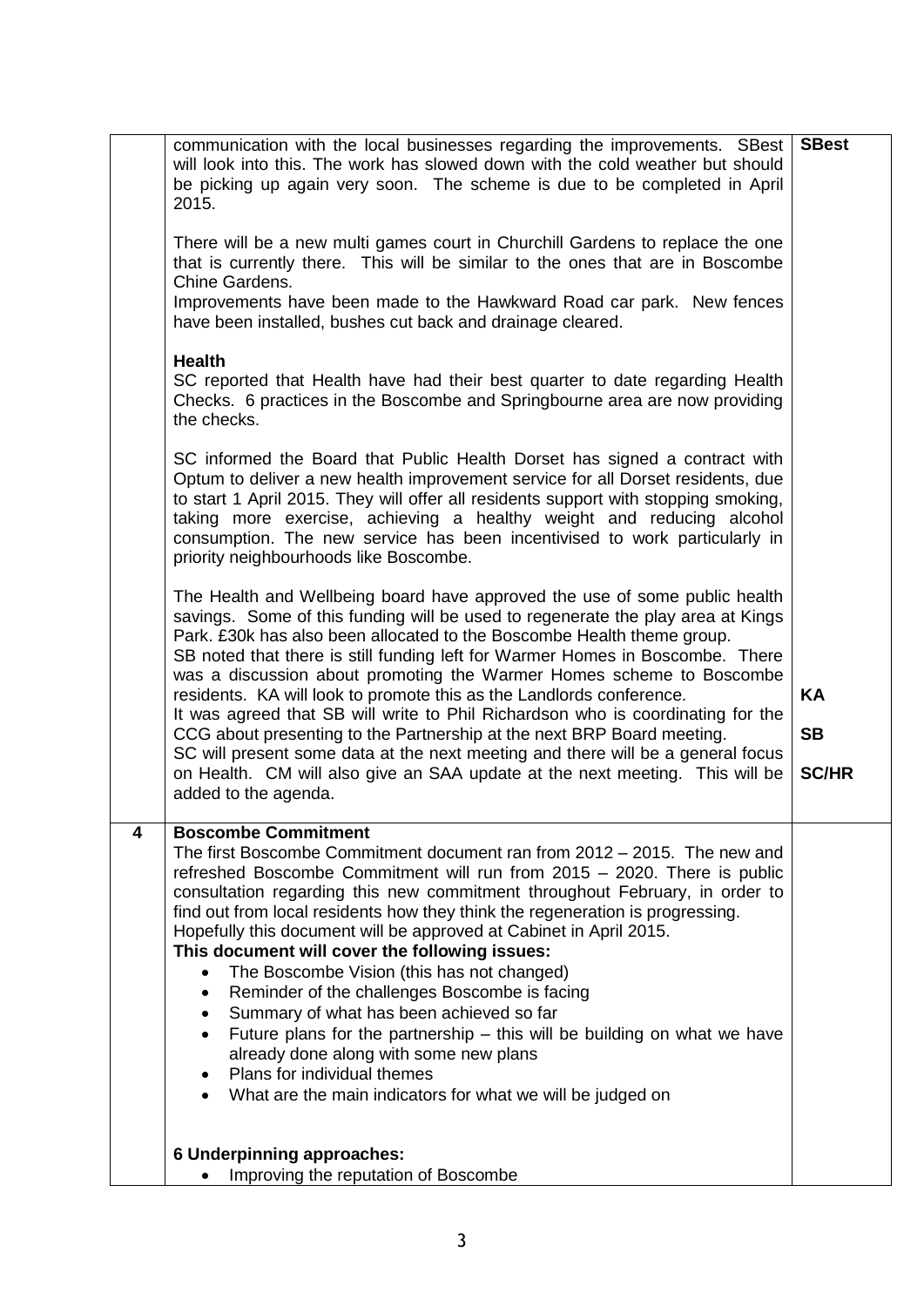|   | Lobbying for legislation that is not currently in place<br>$\bullet$<br>Being strong and consistent in all of our enforcement tactics<br>Encouraging community engagement and responsibility for the area<br>Understanding that although Boscombe does stand alone, it is also part<br>of Bournemouth as a whole and should benefit from other activities in the<br>Town<br>• For every service/facility, we should have a culture of excellence |              |
|---|--------------------------------------------------------------------------------------------------------------------------------------------------------------------------------------------------------------------------------------------------------------------------------------------------------------------------------------------------------------------------------------------------------------------------------------------------|--------------|
|   | SB asked that all comments from this group should be sent to her by Friday 20 <sup>th</sup><br>February 2015 so that the document can be finalised.                                                                                                                                                                                                                                                                                              | <b>ALL</b>   |
|   | TW asked all of the partners to shown this document to their respective<br>management boards by the end of June 2015 for discussion and adoption                                                                                                                                                                                                                                                                                                 | <b>ALL</b>   |
|   | HS noted that there was a Boscombe Forum meeting that evening and he would<br>have the commitment document as an agenda item.<br>If there were any<br>comments from that discussion, they should be sent to CM.                                                                                                                                                                                                                                  | <b>HS/CM</b> |
| 5 | <b>Residents Survey</b><br>CM gave an overview of the annual resident's survey 2014.<br>Satisfaction with the local area has decreased slightly from 57% to 55%<br>however, this is not statistically significant. The things which Boscombe<br>residents say most need improving in their neighbourhood are: Levels of crime,<br>clean streets, affordable housing.                                                                             |              |
|   | Satisfaction with how the area is kept free of litter and rubbish has decreased by<br>12%, which is disappointing as a lot of work gone into improving the environment<br>along with significant communication on this subject.                                                                                                                                                                                                                  |              |
|   | Perception of specific issues in Boscombe i.e. drug dealing in the Boscombe<br>area have risen despite the increase in targeted work to address the issues.<br>This could be a case of the more we publicise around this issue, the more<br>people think there is a problem.                                                                                                                                                                     |              |
|   | There is also a decrease in the amount of people who feel safe outside after<br>dark and in the day. There are also quite high figures around fear from the BME<br>community who live in the area.                                                                                                                                                                                                                                               |              |
|   | A positive result is there are higher numbers of people who are aware of the<br>Partnership and what it is trying to achieve. What is not asked is if they think the<br>partnership is doing a good job. This needs to be looked at for the next survey.<br>CM noted that there is going to be a trial survey done in two of the local senior<br>schools in order to hear the views of young people.                                             |              |
|   | It was decided that there will be a meeting arranged to discuss how the<br>partnership tackles communications. This will also be a future Board agenda<br>item.                                                                                                                                                                                                                                                                                  | <b>SB</b>    |
| 6 | <b>Market Investment</b><br>CB updated the Board regarding possible investment ideas for Boscombe<br>Funding may be available from the Coastal BID to improve the<br>Market.<br>infrastructure of the market, profits from this year's market taking and from<br>Bournemouth Borough Council. Four options have been identified.                                                                                                                 |              |